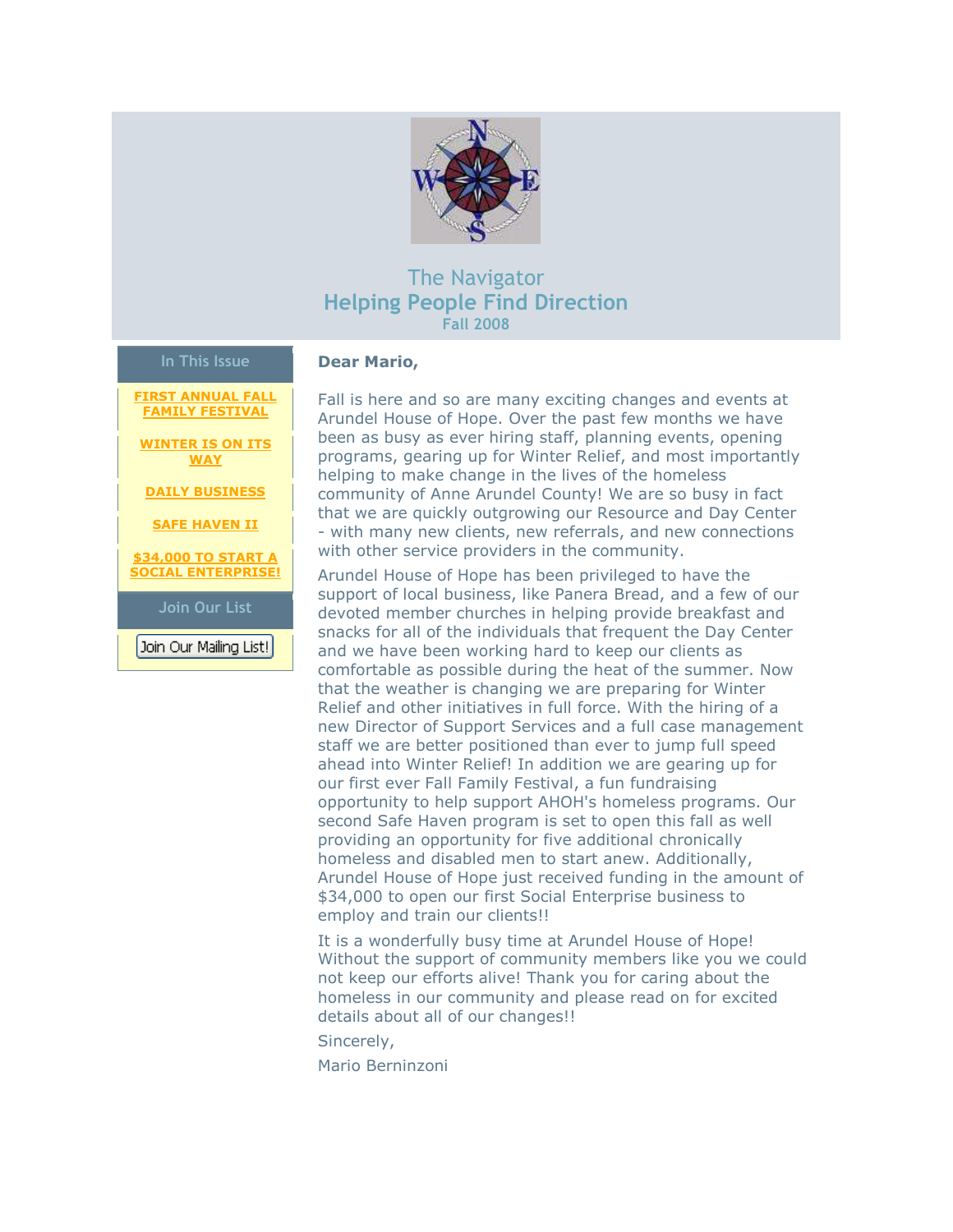Executive Director



# **FIRST ANNUAL FALL FAMILY FESTIVAL**

SEPTEMBER 20th at Messiah United Methodist Church! 7am to 3pm

**Join us for fun, family, games, live music, great food to support Arundel House of Hope!**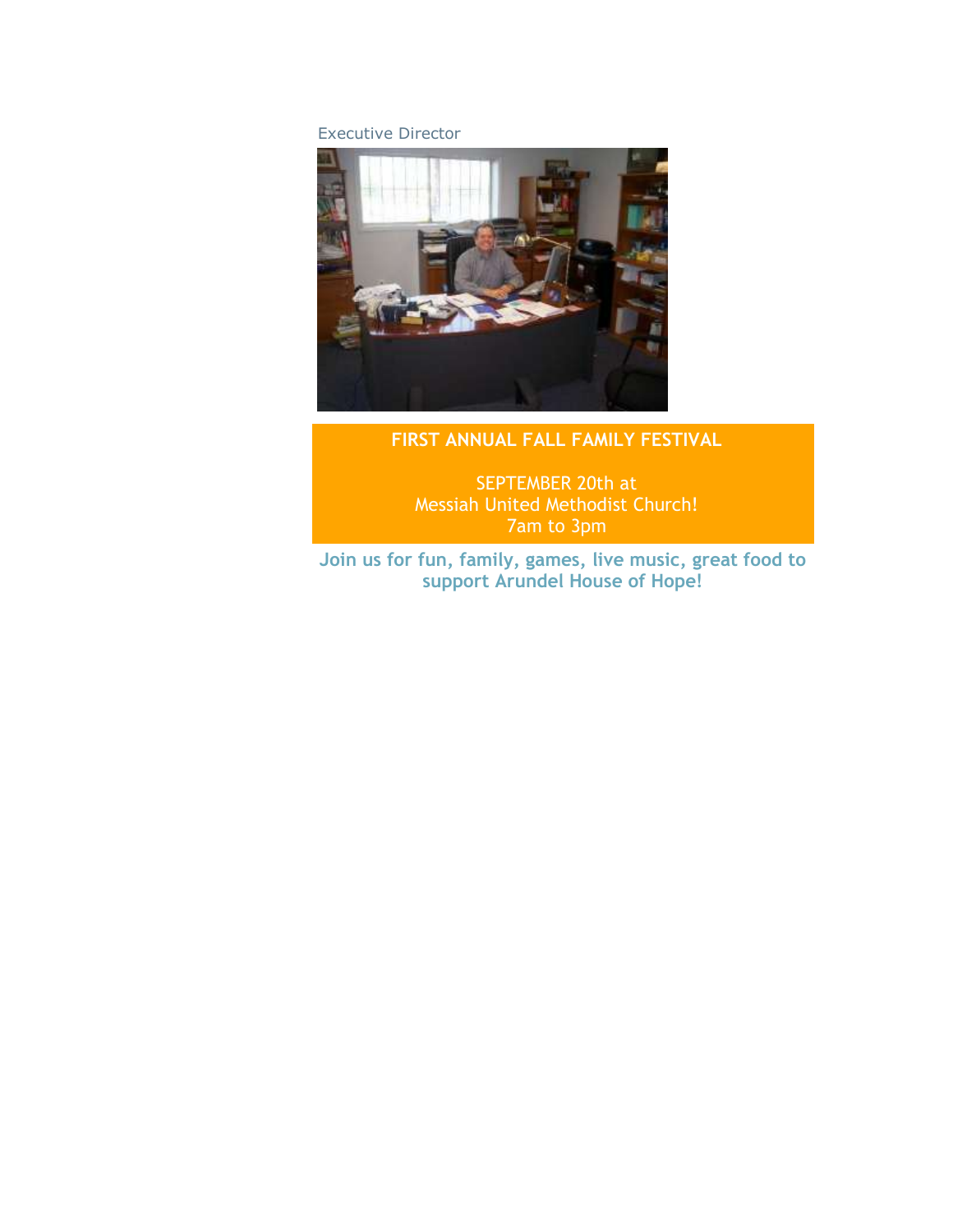

# **WINTER IS ON ITS WAY!**

#### **GEARING UP FOR WINTER RELIEF!**

**A message from Phil Bailey** 



Winter Relief is right around the corner. This will be our seventeenth year of service. I was blessed to be an attendee of the very first Winter Relief meeting and I can guarantee that not one of us present thought that this ministry would continue for seventeen years or grow into the Arundel House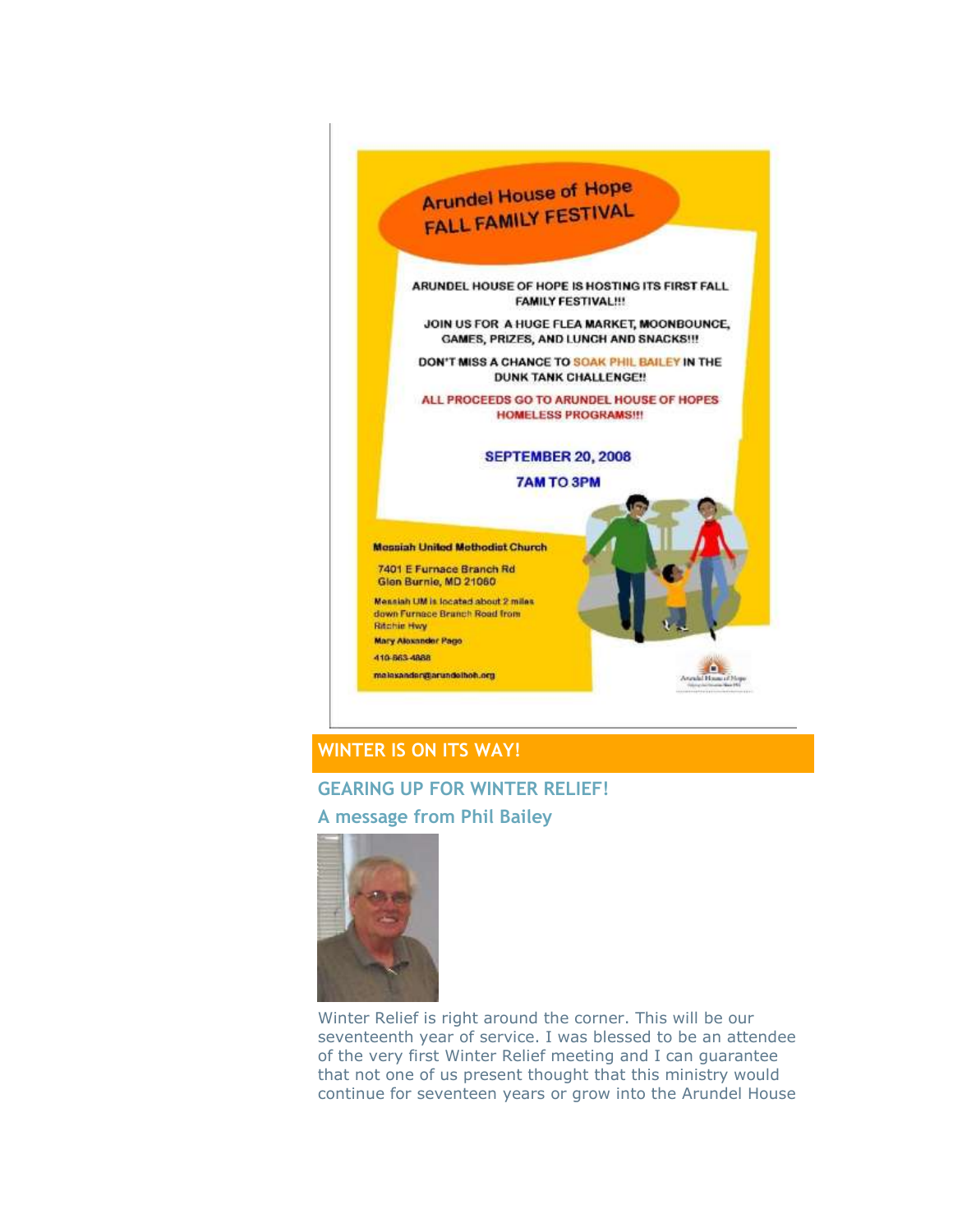of Hope. We were so new and unaware of the needs of people experiencing homelessness that we could not have even imagined the services we now offer or the need for those services.

Our monthly meetings resume on Tuesday, September 16 at the Day Center on Crain Highway. Meetings start at 7pm and are normally scheduled for the third Tuesday of the month. **October's meeting will take place on Saturday, October 11 at 7pm. This meeting will be our annual Kick Off meeting and feature a short Worship service. The meeting will be held at St. Christopher's Church in Linthicum.**

Starting with the November meeting the 6:30 t0 7pm time slot will offer to Site Coordinators and volunteers from their churches new or refresher training for shelter hosting.

#### **DAILY BUSINESS!!**

### **THE RESOURCE AND DAY CENTER CONTINUES TO EXPAND SERVICES TO THE HOMELESS!**

AHOH's Resource and Day Center is alive, well, and growing in its ability to help guests address their needs!



The recent addition of **Michelle Younger as the AHOH Director of Support Services** enables us to offer expanded client services and increased Case Management resources. Michelle comes to us with over twenty years experience dealing with the homeless and disadvantaged in our community. Her most recent position was Homeless Outreach Coordinator and Rehab Counselor with Affiliated Sante, an affiliate of Arundel House of Hope. She brings with her a wealth of experience, an MBA degree, and a passion and desire to help those in need. We are truly thrilled at her addition to our team and know that she will offer guidance and support to both the clients and the case management staff!

The team here at the Day Center is becoming more rounded in our gifts and growing in professional experience. We are still looking for a "few good people" to offer volunteer services. If you can offer a morning or afternoon a week we can offer you some days you won't be able to forget.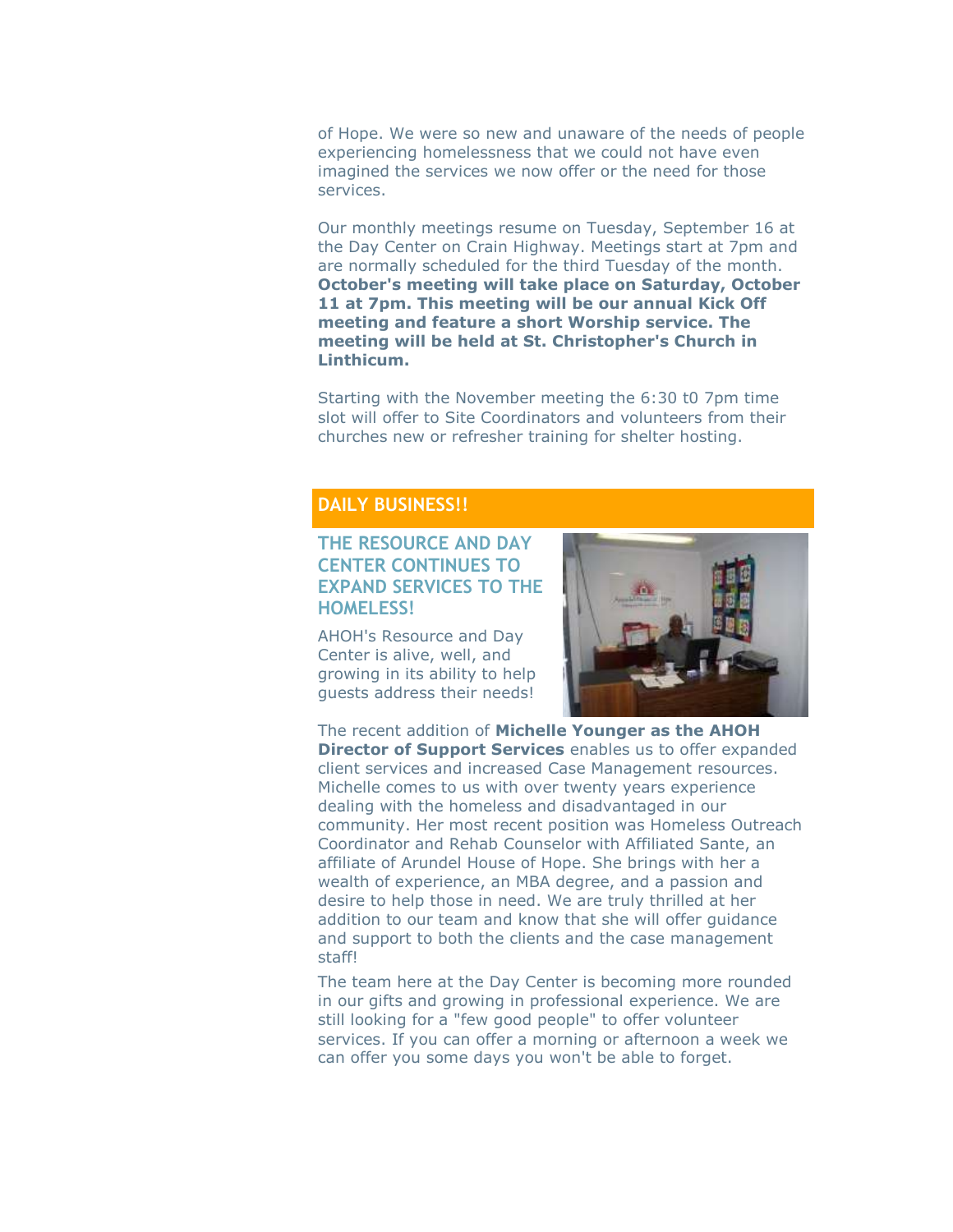Saturday, September 6 was a first for the Day Center. Tropical Storm Hanna was on her way to the area and the impending weather was a hazard to our clients. We decided to open the Day Center because of the potential emergency. AHOH staff went to known frequented spots and advised clients that the Center would be opening. The Department of Social Services and the Crisis Hot Line were also advised that we would be open. Twenty people showed up at the Center. Our staff helped to dry them, give them a safe shelter, and provided food throughout the day. Once the weather cleared around 7:30pm we were able to close the center and send staff and clients on their way. Each departing guest was given food and a dry blanket to take with them. As a result we are in the process of developing emergency action plans should the need to open on a weekend arise again. Thank you to our staff and volunteers who took time out of their personal schedules to help this effort!

## **SAFE HAVEN II**

### **AHOH Opens its second Safe Haven Home for Chronically Homeless and Disabled Men!**

Due to the success of Safe Haven I, a trail blazing program which we opened in 2006, Arundel House of Hope has been awarded funding to open a second home for chronically homeless and disabled men! This Safe Haven II is modeled after the first program and will house up to five men and a resident manager. As permanent affordable housing this program is open to those who have been unable to maintain successful housing in traditional settings. For those who are chronically homeless, homeless for more than one year or four or more times in three years, and disabled, through substance abuse, mental illness, or physical ailment, this program is an opportunity to secure stable housing which will allow the individual to focus their energy on dealing with their disability.

Safe Haven II is in the process of final purchase and renovation. We look forward to keeping you posted as the program develops! Please contact Michelle Younger with any questions or donations for the program at [myounger@arundelhoh.org](mailto:myounger@arundelhoh.org) or 410-863-4888.

#### **\$34,000 to start a SOCIAL ENTERPRISE!**

**THE CATHOLIC CAMPAIGN FOR HUMAN DEVELOPMENT GRANTS AHOH FUNDING TO START A MOBILE COFFEE VENTURE!**